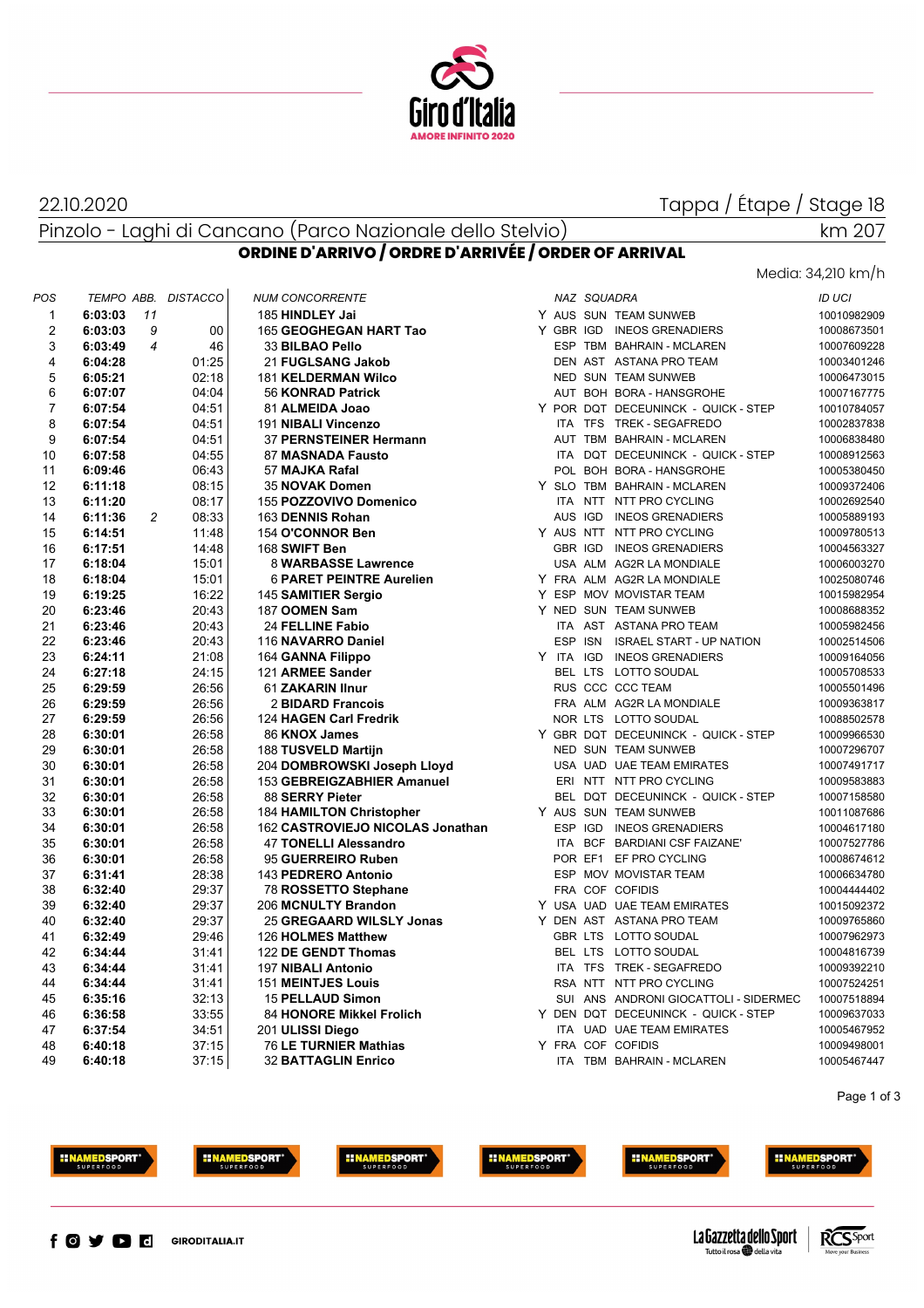

### 22.10.2020

Pinzolo - Laghi di Cancano (Parco Nazionale dello Stelvio)

### Tappa / Étape / Stage 18

# km 207

Media: 34,210 km/h

### **ORDINE D'ARRIVO / ORDRE D'ARRIVÉE / ORDER OF ARRIVAL**

| 50<br>37:15<br>Y ESP AST ASTANA PRO TEAM<br>6:40:18<br>27 RODRIGUEZ Oscar<br>51<br>37:15<br>Y ITA BOH BORA - HANSGROHE<br>6:40:18<br>54 FABBRO Matteo<br>52<br>37:15<br>BEL NTT NTT PRO CYCLING<br>6:40:18<br><b>152 CAMPENAERTS Victor</b><br>53<br>37:15<br>Y ITA NTT NTT PRO CYCLING<br>156 SOBRERO Matteo<br>6:40:18<br>54<br>37:15<br>Y ECU ANS ANDRONI GIOCATTOLI - SIDERMEC<br>13 CEPEDA Jefferson<br>6:40:18<br>Y COL MOV MOVISTAR TEAM<br>55<br>6:42:18<br>39:15<br>144 RUBIO Einer Augusto<br>56<br>39:15<br>EST EF1 EF PRO CYCLING<br>6:42:18<br>96 KANGERT Tanel<br>57<br>40:09<br>183 HAGA Chad<br>USA SUN TEAM SUNWEB<br>6:43:12<br>58<br>41:03<br>Y AUS EF1 EF PRO CYCLING<br>6:44:06<br>98 WHELAN James<br>59<br>47:05<br>6:50:08<br>142 CATALDO Dario<br>ITA MOV MOVISTAR TEAM<br>47:05<br>60<br>6:50:08<br>82 BALLERINI Davide<br>ITA DQT DECEUNINCK - QUICK - STEP<br>61<br>47:05<br>6:50:08<br>167 PUCCIO Salvatore<br>ITA IGD INEOS GRENADIERS<br>62<br>47:05<br>ITA TBM BAHRAIN - MCLAREN<br>6:50:08<br><b>34 CAPECCHI Eros</b><br>63<br>47:05<br>POL CCC CCC TEAM<br>6:50:08<br>64 GRADEK Kamil<br>Y POL CCC CCC TEAM<br>64<br>47:05<br>6:50:08<br>66 MALECKI Kamil<br>65<br>ESP CCC CCC TEAM<br>47:05<br>6:50:08<br>63 DE LA PARTE Victor<br>66<br>47:05<br>ARG MOV MOVISTAR TEAM<br>6:50:08<br>146 SEPULVEDA Eduardo<br>67<br>47:05<br>SUI NTT NTT PRO CYCLING<br>6:50:08<br>158 WYSS Danilo<br>68<br>47:05<br>67 ROSSKOPF Joseph<br>USA CCC CCC TEAM<br>6:50:08<br>69<br>47:05<br>62 ČERNY Josef<br>CZE CCC CCC TEAM<br>6:50:08<br>70<br>47:05<br>51 SAGAN Peter<br>SVK BOH BORA - HANSGROHE<br>6:50:08<br>71<br>47:05<br>POL BOH BORA - HANSGROHE<br>6:50:08<br>58 POLJANSKI Pawel<br>72<br>47:05<br>213 FRAPPORTI Marco<br>ITA THR VINI ZABU' - BRADO - KTM<br>6:50:08<br>73<br>DEN COF COFIDIS<br>47:05<br>6:50:08<br><b>75 HANSEN Jesper</b><br>74<br>47:05<br>6:50:08<br>38 TRATNIK Jan<br>SLO TBM BAHRAIN - MCLAREN<br>75<br>47:05<br>Y ESP MOV MOVISTAR TEAM<br>6:50:08<br>141 CARRETERO Hector<br>76<br>6:50:44<br>47:41<br><b>3 BOUCHARD Geoffrey</b><br>FRA ALM AG2R LA MONDIALE<br>77<br>47:41<br>CRO ANS ANDRONI GIOCATTOLI - SIDERMEC<br>6:50:44<br>18 RUMAC Josip<br>78<br>47:41<br>Y AUS NTT NTT PRO CYCLING<br>6:50:44<br>157 SUNDERLAND Dylan<br>Y HUN CCC CCC TEAM<br>79<br>47:41<br>6:50:44<br>68 VALTER Attila<br>80<br>48:15<br>6:51:18<br>118 ZABEL Rick<br>GER ISN ISRAEL START - UP NATION<br>81<br>49:03<br>GBR ISN ISRAEL START - UP NATION<br>6:52:06<br>115 DOWSETT Alex<br>82<br>49:03<br>AUT ISN ISRAEL START - UP NATION<br>6:52:06<br>112 BRANDLE Matthias<br>83<br>49:03<br>Y FIN ALM AG2R LA MONDIALE<br>6:52:06<br>5 HANNINEN Jaakko<br>84<br>Y UKR TBM BAHRAIN - MCLAREN<br>49:03<br><b>36 PADUN Mark</b><br>6:52:06<br>85<br>6:52:06<br>49:03<br>AUS LTS LOTTO SOUDAL<br>125 HANSEN Adam James<br>86<br>49:03<br>JPN TBM BAHRAIN - MCLAREN<br>6:52:06<br>31 ARASHIRO Yukiya<br>87<br>49:03<br>Y ITA ANS ANDRONI GIOCATTOLI - SIDERMEC<br>6:52:06<br>11 BAIS Mattia<br>88<br>49:03<br>GER SUN TEAM SUNWEB<br>6:52:06<br>182 DENZ Nico<br>89<br>49:03<br>AUS EF1 EF PRO CYCLING<br>6:52:06<br>93 CLARKE Simon<br>90<br>49:03<br>AUS EF1 EF PRO CYCLING<br>6:52:06<br>97 MORTON Lachlan<br>91<br>50:18<br>ITA TFS TREK - SEGAFREDO<br>6:53:21<br>196 MOSCA Jacopo<br>92<br>50:18<br>FRA TFS TREK - SEGAFREDO<br>6:53:21<br>192 BERNARD Julien<br>93<br>AUS GFC GROUPAMA - FDJ<br>6:54:01<br>50:58<br>106 SCOTSON Miles<br>94<br>FRA GFC GROUPAMA - FDJ<br>50:58<br>6:54:01<br>101 DEMARE Arnaud<br>AUS COF COFIDIS<br>95<br>50:58<br>6:54:01<br>74 HAAS Nathan<br>96<br>50:58<br>Y ITA BCF BARDIANI CSF FAIZANE'<br>6:54:01<br><b>48 ZANA Filippo</b><br>ITA COF COFIDIS<br>97<br>50:58<br>71 VIVIANI Elia<br>6:54:01<br>98<br>50:58<br><b>72 CONSONNI Simone</b><br>ITA COF COFIDIS<br>6:54:01 | POS | TEMPO ABB. DISTACCO | <b>NUM CONCORRENTE</b> |  | NAZ SQUADRA |  | <b>ID UCI</b> |
|-------------------------------------------------------------------------------------------------------------------------------------------------------------------------------------------------------------------------------------------------------------------------------------------------------------------------------------------------------------------------------------------------------------------------------------------------------------------------------------------------------------------------------------------------------------------------------------------------------------------------------------------------------------------------------------------------------------------------------------------------------------------------------------------------------------------------------------------------------------------------------------------------------------------------------------------------------------------------------------------------------------------------------------------------------------------------------------------------------------------------------------------------------------------------------------------------------------------------------------------------------------------------------------------------------------------------------------------------------------------------------------------------------------------------------------------------------------------------------------------------------------------------------------------------------------------------------------------------------------------------------------------------------------------------------------------------------------------------------------------------------------------------------------------------------------------------------------------------------------------------------------------------------------------------------------------------------------------------------------------------------------------------------------------------------------------------------------------------------------------------------------------------------------------------------------------------------------------------------------------------------------------------------------------------------------------------------------------------------------------------------------------------------------------------------------------------------------------------------------------------------------------------------------------------------------------------------------------------------------------------------------------------------------------------------------------------------------------------------------------------------------------------------------------------------------------------------------------------------------------------------------------------------------------------------------------------------------------------------------------------------------------------------------------------------------------------------------------------------------------------------------------------------------------------------------------------------------------------------------------------------------------------------------------------------------------------------------------------------------------------------------------------------------------------------------------------------------------------------------------------------------------------------------------------------------------------------------------------------------------------------------------------------------------------------------------------------------------------------------------------------------------------------------------------------------------------------------------------------------|-----|---------------------|------------------------|--|-------------|--|---------------|
|                                                                                                                                                                                                                                                                                                                                                                                                                                                                                                                                                                                                                                                                                                                                                                                                                                                                                                                                                                                                                                                                                                                                                                                                                                                                                                                                                                                                                                                                                                                                                                                                                                                                                                                                                                                                                                                                                                                                                                                                                                                                                                                                                                                                                                                                                                                                                                                                                                                                                                                                                                                                                                                                                                                                                                                                                                                                                                                                                                                                                                                                                                                                                                                                                                                                                                                                                                                                                                                                                                                                                                                                                                                                                                                                                                                                                                                             |     |                     |                        |  |             |  | 10011227631   |
|                                                                                                                                                                                                                                                                                                                                                                                                                                                                                                                                                                                                                                                                                                                                                                                                                                                                                                                                                                                                                                                                                                                                                                                                                                                                                                                                                                                                                                                                                                                                                                                                                                                                                                                                                                                                                                                                                                                                                                                                                                                                                                                                                                                                                                                                                                                                                                                                                                                                                                                                                                                                                                                                                                                                                                                                                                                                                                                                                                                                                                                                                                                                                                                                                                                                                                                                                                                                                                                                                                                                                                                                                                                                                                                                                                                                                                                             |     |                     |                        |  |             |  | 10009095954   |
|                                                                                                                                                                                                                                                                                                                                                                                                                                                                                                                                                                                                                                                                                                                                                                                                                                                                                                                                                                                                                                                                                                                                                                                                                                                                                                                                                                                                                                                                                                                                                                                                                                                                                                                                                                                                                                                                                                                                                                                                                                                                                                                                                                                                                                                                                                                                                                                                                                                                                                                                                                                                                                                                                                                                                                                                                                                                                                                                                                                                                                                                                                                                                                                                                                                                                                                                                                                                                                                                                                                                                                                                                                                                                                                                                                                                                                                             |     |                     |                        |  |             |  | 10008913371   |
|                                                                                                                                                                                                                                                                                                                                                                                                                                                                                                                                                                                                                                                                                                                                                                                                                                                                                                                                                                                                                                                                                                                                                                                                                                                                                                                                                                                                                                                                                                                                                                                                                                                                                                                                                                                                                                                                                                                                                                                                                                                                                                                                                                                                                                                                                                                                                                                                                                                                                                                                                                                                                                                                                                                                                                                                                                                                                                                                                                                                                                                                                                                                                                                                                                                                                                                                                                                                                                                                                                                                                                                                                                                                                                                                                                                                                                                             |     |                     |                        |  |             |  | 10009976836   |
|                                                                                                                                                                                                                                                                                                                                                                                                                                                                                                                                                                                                                                                                                                                                                                                                                                                                                                                                                                                                                                                                                                                                                                                                                                                                                                                                                                                                                                                                                                                                                                                                                                                                                                                                                                                                                                                                                                                                                                                                                                                                                                                                                                                                                                                                                                                                                                                                                                                                                                                                                                                                                                                                                                                                                                                                                                                                                                                                                                                                                                                                                                                                                                                                                                                                                                                                                                                                                                                                                                                                                                                                                                                                                                                                                                                                                                                             |     |                     |                        |  |             |  | 10016009832   |
|                                                                                                                                                                                                                                                                                                                                                                                                                                                                                                                                                                                                                                                                                                                                                                                                                                                                                                                                                                                                                                                                                                                                                                                                                                                                                                                                                                                                                                                                                                                                                                                                                                                                                                                                                                                                                                                                                                                                                                                                                                                                                                                                                                                                                                                                                                                                                                                                                                                                                                                                                                                                                                                                                                                                                                                                                                                                                                                                                                                                                                                                                                                                                                                                                                                                                                                                                                                                                                                                                                                                                                                                                                                                                                                                                                                                                                                             |     |                     |                        |  |             |  | 10057336175   |
|                                                                                                                                                                                                                                                                                                                                                                                                                                                                                                                                                                                                                                                                                                                                                                                                                                                                                                                                                                                                                                                                                                                                                                                                                                                                                                                                                                                                                                                                                                                                                                                                                                                                                                                                                                                                                                                                                                                                                                                                                                                                                                                                                                                                                                                                                                                                                                                                                                                                                                                                                                                                                                                                                                                                                                                                                                                                                                                                                                                                                                                                                                                                                                                                                                                                                                                                                                                                                                                                                                                                                                                                                                                                                                                                                                                                                                                             |     |                     |                        |  |             |  | 10003205630   |
|                                                                                                                                                                                                                                                                                                                                                                                                                                                                                                                                                                                                                                                                                                                                                                                                                                                                                                                                                                                                                                                                                                                                                                                                                                                                                                                                                                                                                                                                                                                                                                                                                                                                                                                                                                                                                                                                                                                                                                                                                                                                                                                                                                                                                                                                                                                                                                                                                                                                                                                                                                                                                                                                                                                                                                                                                                                                                                                                                                                                                                                                                                                                                                                                                                                                                                                                                                                                                                                                                                                                                                                                                                                                                                                                                                                                                                                             |     |                     |                        |  |             |  | 10007881333   |
|                                                                                                                                                                                                                                                                                                                                                                                                                                                                                                                                                                                                                                                                                                                                                                                                                                                                                                                                                                                                                                                                                                                                                                                                                                                                                                                                                                                                                                                                                                                                                                                                                                                                                                                                                                                                                                                                                                                                                                                                                                                                                                                                                                                                                                                                                                                                                                                                                                                                                                                                                                                                                                                                                                                                                                                                                                                                                                                                                                                                                                                                                                                                                                                                                                                                                                                                                                                                                                                                                                                                                                                                                                                                                                                                                                                                                                                             |     |                     |                        |  |             |  | 10046251200   |
|                                                                                                                                                                                                                                                                                                                                                                                                                                                                                                                                                                                                                                                                                                                                                                                                                                                                                                                                                                                                                                                                                                                                                                                                                                                                                                                                                                                                                                                                                                                                                                                                                                                                                                                                                                                                                                                                                                                                                                                                                                                                                                                                                                                                                                                                                                                                                                                                                                                                                                                                                                                                                                                                                                                                                                                                                                                                                                                                                                                                                                                                                                                                                                                                                                                                                                                                                                                                                                                                                                                                                                                                                                                                                                                                                                                                                                                             |     |                     |                        |  |             |  | 10003092765   |
|                                                                                                                                                                                                                                                                                                                                                                                                                                                                                                                                                                                                                                                                                                                                                                                                                                                                                                                                                                                                                                                                                                                                                                                                                                                                                                                                                                                                                                                                                                                                                                                                                                                                                                                                                                                                                                                                                                                                                                                                                                                                                                                                                                                                                                                                                                                                                                                                                                                                                                                                                                                                                                                                                                                                                                                                                                                                                                                                                                                                                                                                                                                                                                                                                                                                                                                                                                                                                                                                                                                                                                                                                                                                                                                                                                                                                                                             |     |                     |                        |  |             |  | 10008661777   |
|                                                                                                                                                                                                                                                                                                                                                                                                                                                                                                                                                                                                                                                                                                                                                                                                                                                                                                                                                                                                                                                                                                                                                                                                                                                                                                                                                                                                                                                                                                                                                                                                                                                                                                                                                                                                                                                                                                                                                                                                                                                                                                                                                                                                                                                                                                                                                                                                                                                                                                                                                                                                                                                                                                                                                                                                                                                                                                                                                                                                                                                                                                                                                                                                                                                                                                                                                                                                                                                                                                                                                                                                                                                                                                                                                                                                                                                             |     |                     |                        |  |             |  | 10005587887   |
|                                                                                                                                                                                                                                                                                                                                                                                                                                                                                                                                                                                                                                                                                                                                                                                                                                                                                                                                                                                                                                                                                                                                                                                                                                                                                                                                                                                                                                                                                                                                                                                                                                                                                                                                                                                                                                                                                                                                                                                                                                                                                                                                                                                                                                                                                                                                                                                                                                                                                                                                                                                                                                                                                                                                                                                                                                                                                                                                                                                                                                                                                                                                                                                                                                                                                                                                                                                                                                                                                                                                                                                                                                                                                                                                                                                                                                                             |     |                     |                        |  |             |  | 10003072557   |
|                                                                                                                                                                                                                                                                                                                                                                                                                                                                                                                                                                                                                                                                                                                                                                                                                                                                                                                                                                                                                                                                                                                                                                                                                                                                                                                                                                                                                                                                                                                                                                                                                                                                                                                                                                                                                                                                                                                                                                                                                                                                                                                                                                                                                                                                                                                                                                                                                                                                                                                                                                                                                                                                                                                                                                                                                                                                                                                                                                                                                                                                                                                                                                                                                                                                                                                                                                                                                                                                                                                                                                                                                                                                                                                                                                                                                                                             |     |                     |                        |  |             |  | 10005750262   |
|                                                                                                                                                                                                                                                                                                                                                                                                                                                                                                                                                                                                                                                                                                                                                                                                                                                                                                                                                                                                                                                                                                                                                                                                                                                                                                                                                                                                                                                                                                                                                                                                                                                                                                                                                                                                                                                                                                                                                                                                                                                                                                                                                                                                                                                                                                                                                                                                                                                                                                                                                                                                                                                                                                                                                                                                                                                                                                                                                                                                                                                                                                                                                                                                                                                                                                                                                                                                                                                                                                                                                                                                                                                                                                                                                                                                                                                             |     |                     |                        |  |             |  | 10008628637   |
|                                                                                                                                                                                                                                                                                                                                                                                                                                                                                                                                                                                                                                                                                                                                                                                                                                                                                                                                                                                                                                                                                                                                                                                                                                                                                                                                                                                                                                                                                                                                                                                                                                                                                                                                                                                                                                                                                                                                                                                                                                                                                                                                                                                                                                                                                                                                                                                                                                                                                                                                                                                                                                                                                                                                                                                                                                                                                                                                                                                                                                                                                                                                                                                                                                                                                                                                                                                                                                                                                                                                                                                                                                                                                                                                                                                                                                                             |     |                     |                        |  |             |  | 10007452816   |
|                                                                                                                                                                                                                                                                                                                                                                                                                                                                                                                                                                                                                                                                                                                                                                                                                                                                                                                                                                                                                                                                                                                                                                                                                                                                                                                                                                                                                                                                                                                                                                                                                                                                                                                                                                                                                                                                                                                                                                                                                                                                                                                                                                                                                                                                                                                                                                                                                                                                                                                                                                                                                                                                                                                                                                                                                                                                                                                                                                                                                                                                                                                                                                                                                                                                                                                                                                                                                                                                                                                                                                                                                                                                                                                                                                                                                                                             |     |                     |                        |  |             |  | 10006564860   |
|                                                                                                                                                                                                                                                                                                                                                                                                                                                                                                                                                                                                                                                                                                                                                                                                                                                                                                                                                                                                                                                                                                                                                                                                                                                                                                                                                                                                                                                                                                                                                                                                                                                                                                                                                                                                                                                                                                                                                                                                                                                                                                                                                                                                                                                                                                                                                                                                                                                                                                                                                                                                                                                                                                                                                                                                                                                                                                                                                                                                                                                                                                                                                                                                                                                                                                                                                                                                                                                                                                                                                                                                                                                                                                                                                                                                                                                             |     |                     |                        |  |             |  | 10002909980   |
|                                                                                                                                                                                                                                                                                                                                                                                                                                                                                                                                                                                                                                                                                                                                                                                                                                                                                                                                                                                                                                                                                                                                                                                                                                                                                                                                                                                                                                                                                                                                                                                                                                                                                                                                                                                                                                                                                                                                                                                                                                                                                                                                                                                                                                                                                                                                                                                                                                                                                                                                                                                                                                                                                                                                                                                                                                                                                                                                                                                                                                                                                                                                                                                                                                                                                                                                                                                                                                                                                                                                                                                                                                                                                                                                                                                                                                                             |     |                     |                        |  |             |  | 10006002967   |
|                                                                                                                                                                                                                                                                                                                                                                                                                                                                                                                                                                                                                                                                                                                                                                                                                                                                                                                                                                                                                                                                                                                                                                                                                                                                                                                                                                                                                                                                                                                                                                                                                                                                                                                                                                                                                                                                                                                                                                                                                                                                                                                                                                                                                                                                                                                                                                                                                                                                                                                                                                                                                                                                                                                                                                                                                                                                                                                                                                                                                                                                                                                                                                                                                                                                                                                                                                                                                                                                                                                                                                                                                                                                                                                                                                                                                                                             |     |                     |                        |  |             |  | 10007523241   |
|                                                                                                                                                                                                                                                                                                                                                                                                                                                                                                                                                                                                                                                                                                                                                                                                                                                                                                                                                                                                                                                                                                                                                                                                                                                                                                                                                                                                                                                                                                                                                                                                                                                                                                                                                                                                                                                                                                                                                                                                                                                                                                                                                                                                                                                                                                                                                                                                                                                                                                                                                                                                                                                                                                                                                                                                                                                                                                                                                                                                                                                                                                                                                                                                                                                                                                                                                                                                                                                                                                                                                                                                                                                                                                                                                                                                                                                             |     |                     |                        |  |             |  | 10005460373   |
|                                                                                                                                                                                                                                                                                                                                                                                                                                                                                                                                                                                                                                                                                                                                                                                                                                                                                                                                                                                                                                                                                                                                                                                                                                                                                                                                                                                                                                                                                                                                                                                                                                                                                                                                                                                                                                                                                                                                                                                                                                                                                                                                                                                                                                                                                                                                                                                                                                                                                                                                                                                                                                                                                                                                                                                                                                                                                                                                                                                                                                                                                                                                                                                                                                                                                                                                                                                                                                                                                                                                                                                                                                                                                                                                                                                                                                                             |     |                     |                        |  |             |  | 10005866662   |
|                                                                                                                                                                                                                                                                                                                                                                                                                                                                                                                                                                                                                                                                                                                                                                                                                                                                                                                                                                                                                                                                                                                                                                                                                                                                                                                                                                                                                                                                                                                                                                                                                                                                                                                                                                                                                                                                                                                                                                                                                                                                                                                                                                                                                                                                                                                                                                                                                                                                                                                                                                                                                                                                                                                                                                                                                                                                                                                                                                                                                                                                                                                                                                                                                                                                                                                                                                                                                                                                                                                                                                                                                                                                                                                                                                                                                                                             |     |                     |                        |  |             |  | 10004501891   |
|                                                                                                                                                                                                                                                                                                                                                                                                                                                                                                                                                                                                                                                                                                                                                                                                                                                                                                                                                                                                                                                                                                                                                                                                                                                                                                                                                                                                                                                                                                                                                                                                                                                                                                                                                                                                                                                                                                                                                                                                                                                                                                                                                                                                                                                                                                                                                                                                                                                                                                                                                                                                                                                                                                                                                                                                                                                                                                                                                                                                                                                                                                                                                                                                                                                                                                                                                                                                                                                                                                                                                                                                                                                                                                                                                                                                                                                             |     |                     |                        |  |             |  | 10006828174   |
|                                                                                                                                                                                                                                                                                                                                                                                                                                                                                                                                                                                                                                                                                                                                                                                                                                                                                                                                                                                                                                                                                                                                                                                                                                                                                                                                                                                                                                                                                                                                                                                                                                                                                                                                                                                                                                                                                                                                                                                                                                                                                                                                                                                                                                                                                                                                                                                                                                                                                                                                                                                                                                                                                                                                                                                                                                                                                                                                                                                                                                                                                                                                                                                                                                                                                                                                                                                                                                                                                                                                                                                                                                                                                                                                                                                                                                                             |     |                     |                        |  |             |  | 10006486452   |
|                                                                                                                                                                                                                                                                                                                                                                                                                                                                                                                                                                                                                                                                                                                                                                                                                                                                                                                                                                                                                                                                                                                                                                                                                                                                                                                                                                                                                                                                                                                                                                                                                                                                                                                                                                                                                                                                                                                                                                                                                                                                                                                                                                                                                                                                                                                                                                                                                                                                                                                                                                                                                                                                                                                                                                                                                                                                                                                                                                                                                                                                                                                                                                                                                                                                                                                                                                                                                                                                                                                                                                                                                                                                                                                                                                                                                                                             |     |                     |                        |  |             |  | 10015833818   |
|                                                                                                                                                                                                                                                                                                                                                                                                                                                                                                                                                                                                                                                                                                                                                                                                                                                                                                                                                                                                                                                                                                                                                                                                                                                                                                                                                                                                                                                                                                                                                                                                                                                                                                                                                                                                                                                                                                                                                                                                                                                                                                                                                                                                                                                                                                                                                                                                                                                                                                                                                                                                                                                                                                                                                                                                                                                                                                                                                                                                                                                                                                                                                                                                                                                                                                                                                                                                                                                                                                                                                                                                                                                                                                                                                                                                                                                             |     |                     |                        |  |             |  | 10011942704   |
|                                                                                                                                                                                                                                                                                                                                                                                                                                                                                                                                                                                                                                                                                                                                                                                                                                                                                                                                                                                                                                                                                                                                                                                                                                                                                                                                                                                                                                                                                                                                                                                                                                                                                                                                                                                                                                                                                                                                                                                                                                                                                                                                                                                                                                                                                                                                                                                                                                                                                                                                                                                                                                                                                                                                                                                                                                                                                                                                                                                                                                                                                                                                                                                                                                                                                                                                                                                                                                                                                                                                                                                                                                                                                                                                                                                                                                                             |     |                     |                        |  |             |  | 10007822729   |
|                                                                                                                                                                                                                                                                                                                                                                                                                                                                                                                                                                                                                                                                                                                                                                                                                                                                                                                                                                                                                                                                                                                                                                                                                                                                                                                                                                                                                                                                                                                                                                                                                                                                                                                                                                                                                                                                                                                                                                                                                                                                                                                                                                                                                                                                                                                                                                                                                                                                                                                                                                                                                                                                                                                                                                                                                                                                                                                                                                                                                                                                                                                                                                                                                                                                                                                                                                                                                                                                                                                                                                                                                                                                                                                                                                                                                                                             |     |                     |                        |  |             |  | 10010995841   |
|                                                                                                                                                                                                                                                                                                                                                                                                                                                                                                                                                                                                                                                                                                                                                                                                                                                                                                                                                                                                                                                                                                                                                                                                                                                                                                                                                                                                                                                                                                                                                                                                                                                                                                                                                                                                                                                                                                                                                                                                                                                                                                                                                                                                                                                                                                                                                                                                                                                                                                                                                                                                                                                                                                                                                                                                                                                                                                                                                                                                                                                                                                                                                                                                                                                                                                                                                                                                                                                                                                                                                                                                                                                                                                                                                                                                                                                             |     |                     |                        |  |             |  | 10009820727   |
|                                                                                                                                                                                                                                                                                                                                                                                                                                                                                                                                                                                                                                                                                                                                                                                                                                                                                                                                                                                                                                                                                                                                                                                                                                                                                                                                                                                                                                                                                                                                                                                                                                                                                                                                                                                                                                                                                                                                                                                                                                                                                                                                                                                                                                                                                                                                                                                                                                                                                                                                                                                                                                                                                                                                                                                                                                                                                                                                                                                                                                                                                                                                                                                                                                                                                                                                                                                                                                                                                                                                                                                                                                                                                                                                                                                                                                                             |     |                     |                        |  |             |  | 10007506366   |
|                                                                                                                                                                                                                                                                                                                                                                                                                                                                                                                                                                                                                                                                                                                                                                                                                                                                                                                                                                                                                                                                                                                                                                                                                                                                                                                                                                                                                                                                                                                                                                                                                                                                                                                                                                                                                                                                                                                                                                                                                                                                                                                                                                                                                                                                                                                                                                                                                                                                                                                                                                                                                                                                                                                                                                                                                                                                                                                                                                                                                                                                                                                                                                                                                                                                                                                                                                                                                                                                                                                                                                                                                                                                                                                                                                                                                                                             |     |                     |                        |  |             |  | 10004881508   |
|                                                                                                                                                                                                                                                                                                                                                                                                                                                                                                                                                                                                                                                                                                                                                                                                                                                                                                                                                                                                                                                                                                                                                                                                                                                                                                                                                                                                                                                                                                                                                                                                                                                                                                                                                                                                                                                                                                                                                                                                                                                                                                                                                                                                                                                                                                                                                                                                                                                                                                                                                                                                                                                                                                                                                                                                                                                                                                                                                                                                                                                                                                                                                                                                                                                                                                                                                                                                                                                                                                                                                                                                                                                                                                                                                                                                                                                             |     |                     |                        |  |             |  | 10005391564   |
|                                                                                                                                                                                                                                                                                                                                                                                                                                                                                                                                                                                                                                                                                                                                                                                                                                                                                                                                                                                                                                                                                                                                                                                                                                                                                                                                                                                                                                                                                                                                                                                                                                                                                                                                                                                                                                                                                                                                                                                                                                                                                                                                                                                                                                                                                                                                                                                                                                                                                                                                                                                                                                                                                                                                                                                                                                                                                                                                                                                                                                                                                                                                                                                                                                                                                                                                                                                                                                                                                                                                                                                                                                                                                                                                                                                                                                                             |     |                     |                        |  |             |  | 10009419791   |
|                                                                                                                                                                                                                                                                                                                                                                                                                                                                                                                                                                                                                                                                                                                                                                                                                                                                                                                                                                                                                                                                                                                                                                                                                                                                                                                                                                                                                                                                                                                                                                                                                                                                                                                                                                                                                                                                                                                                                                                                                                                                                                                                                                                                                                                                                                                                                                                                                                                                                                                                                                                                                                                                                                                                                                                                                                                                                                                                                                                                                                                                                                                                                                                                                                                                                                                                                                                                                                                                                                                                                                                                                                                                                                                                                                                                                                                             |     |                     |                        |  |             |  | 10010096569   |
|                                                                                                                                                                                                                                                                                                                                                                                                                                                                                                                                                                                                                                                                                                                                                                                                                                                                                                                                                                                                                                                                                                                                                                                                                                                                                                                                                                                                                                                                                                                                                                                                                                                                                                                                                                                                                                                                                                                                                                                                                                                                                                                                                                                                                                                                                                                                                                                                                                                                                                                                                                                                                                                                                                                                                                                                                                                                                                                                                                                                                                                                                                                                                                                                                                                                                                                                                                                                                                                                                                                                                                                                                                                                                                                                                                                                                                                             |     |                     |                        |  |             |  | 10002920488   |
|                                                                                                                                                                                                                                                                                                                                                                                                                                                                                                                                                                                                                                                                                                                                                                                                                                                                                                                                                                                                                                                                                                                                                                                                                                                                                                                                                                                                                                                                                                                                                                                                                                                                                                                                                                                                                                                                                                                                                                                                                                                                                                                                                                                                                                                                                                                                                                                                                                                                                                                                                                                                                                                                                                                                                                                                                                                                                                                                                                                                                                                                                                                                                                                                                                                                                                                                                                                                                                                                                                                                                                                                                                                                                                                                                                                                                                                             |     |                     |                        |  |             |  | 10004556253   |
|                                                                                                                                                                                                                                                                                                                                                                                                                                                                                                                                                                                                                                                                                                                                                                                                                                                                                                                                                                                                                                                                                                                                                                                                                                                                                                                                                                                                                                                                                                                                                                                                                                                                                                                                                                                                                                                                                                                                                                                                                                                                                                                                                                                                                                                                                                                                                                                                                                                                                                                                                                                                                                                                                                                                                                                                                                                                                                                                                                                                                                                                                                                                                                                                                                                                                                                                                                                                                                                                                                                                                                                                                                                                                                                                                                                                                                                             |     |                     |                        |  |             |  | 10013879771   |
|                                                                                                                                                                                                                                                                                                                                                                                                                                                                                                                                                                                                                                                                                                                                                                                                                                                                                                                                                                                                                                                                                                                                                                                                                                                                                                                                                                                                                                                                                                                                                                                                                                                                                                                                                                                                                                                                                                                                                                                                                                                                                                                                                                                                                                                                                                                                                                                                                                                                                                                                                                                                                                                                                                                                                                                                                                                                                                                                                                                                                                                                                                                                                                                                                                                                                                                                                                                                                                                                                                                                                                                                                                                                                                                                                                                                                                                             |     |                     |                        |  |             |  | 10008669659   |
|                                                                                                                                                                                                                                                                                                                                                                                                                                                                                                                                                                                                                                                                                                                                                                                                                                                                                                                                                                                                                                                                                                                                                                                                                                                                                                                                                                                                                                                                                                                                                                                                                                                                                                                                                                                                                                                                                                                                                                                                                                                                                                                                                                                                                                                                                                                                                                                                                                                                                                                                                                                                                                                                                                                                                                                                                                                                                                                                                                                                                                                                                                                                                                                                                                                                                                                                                                                                                                                                                                                                                                                                                                                                                                                                                                                                                                                             |     |                     |                        |  |             |  | 10003032949   |
|                                                                                                                                                                                                                                                                                                                                                                                                                                                                                                                                                                                                                                                                                                                                                                                                                                                                                                                                                                                                                                                                                                                                                                                                                                                                                                                                                                                                                                                                                                                                                                                                                                                                                                                                                                                                                                                                                                                                                                                                                                                                                                                                                                                                                                                                                                                                                                                                                                                                                                                                                                                                                                                                                                                                                                                                                                                                                                                                                                                                                                                                                                                                                                                                                                                                                                                                                                                                                                                                                                                                                                                                                                                                                                                                                                                                                                                             |     |                     |                        |  |             |  | 10007597306   |
|                                                                                                                                                                                                                                                                                                                                                                                                                                                                                                                                                                                                                                                                                                                                                                                                                                                                                                                                                                                                                                                                                                                                                                                                                                                                                                                                                                                                                                                                                                                                                                                                                                                                                                                                                                                                                                                                                                                                                                                                                                                                                                                                                                                                                                                                                                                                                                                                                                                                                                                                                                                                                                                                                                                                                                                                                                                                                                                                                                                                                                                                                                                                                                                                                                                                                                                                                                                                                                                                                                                                                                                                                                                                                                                                                                                                                                                             |     |                     |                        |  |             |  | 10007733914   |
|                                                                                                                                                                                                                                                                                                                                                                                                                                                                                                                                                                                                                                                                                                                                                                                                                                                                                                                                                                                                                                                                                                                                                                                                                                                                                                                                                                                                                                                                                                                                                                                                                                                                                                                                                                                                                                                                                                                                                                                                                                                                                                                                                                                                                                                                                                                                                                                                                                                                                                                                                                                                                                                                                                                                                                                                                                                                                                                                                                                                                                                                                                                                                                                                                                                                                                                                                                                                                                                                                                                                                                                                                                                                                                                                                                                                                                                             |     |                     |                        |  |             |  | 10010034935   |
|                                                                                                                                                                                                                                                                                                                                                                                                                                                                                                                                                                                                                                                                                                                                                                                                                                                                                                                                                                                                                                                                                                                                                                                                                                                                                                                                                                                                                                                                                                                                                                                                                                                                                                                                                                                                                                                                                                                                                                                                                                                                                                                                                                                                                                                                                                                                                                                                                                                                                                                                                                                                                                                                                                                                                                                                                                                                                                                                                                                                                                                                                                                                                                                                                                                                                                                                                                                                                                                                                                                                                                                                                                                                                                                                                                                                                                                             |     |                     |                        |  |             |  | 10007809894   |
|                                                                                                                                                                                                                                                                                                                                                                                                                                                                                                                                                                                                                                                                                                                                                                                                                                                                                                                                                                                                                                                                                                                                                                                                                                                                                                                                                                                                                                                                                                                                                                                                                                                                                                                                                                                                                                                                                                                                                                                                                                                                                                                                                                                                                                                                                                                                                                                                                                                                                                                                                                                                                                                                                                                                                                                                                                                                                                                                                                                                                                                                                                                                                                                                                                                                                                                                                                                                                                                                                                                                                                                                                                                                                                                                                                                                                                                             |     |                     |                        |  |             |  | 10006467052   |
|                                                                                                                                                                                                                                                                                                                                                                                                                                                                                                                                                                                                                                                                                                                                                                                                                                                                                                                                                                                                                                                                                                                                                                                                                                                                                                                                                                                                                                                                                                                                                                                                                                                                                                                                                                                                                                                                                                                                                                                                                                                                                                                                                                                                                                                                                                                                                                                                                                                                                                                                                                                                                                                                                                                                                                                                                                                                                                                                                                                                                                                                                                                                                                                                                                                                                                                                                                                                                                                                                                                                                                                                                                                                                                                                                                                                                                                             |     |                     |                        |  |             |  | 10005768248   |
|                                                                                                                                                                                                                                                                                                                                                                                                                                                                                                                                                                                                                                                                                                                                                                                                                                                                                                                                                                                                                                                                                                                                                                                                                                                                                                                                                                                                                                                                                                                                                                                                                                                                                                                                                                                                                                                                                                                                                                                                                                                                                                                                                                                                                                                                                                                                                                                                                                                                                                                                                                                                                                                                                                                                                                                                                                                                                                                                                                                                                                                                                                                                                                                                                                                                                                                                                                                                                                                                                                                                                                                                                                                                                                                                                                                                                                                             |     |                     |                        |  |             |  | 10015829370   |
|                                                                                                                                                                                                                                                                                                                                                                                                                                                                                                                                                                                                                                                                                                                                                                                                                                                                                                                                                                                                                                                                                                                                                                                                                                                                                                                                                                                                                                                                                                                                                                                                                                                                                                                                                                                                                                                                                                                                                                                                                                                                                                                                                                                                                                                                                                                                                                                                                                                                                                                                                                                                                                                                                                                                                                                                                                                                                                                                                                                                                                                                                                                                                                                                                                                                                                                                                                                                                                                                                                                                                                                                                                                                                                                                                                                                                                                             |     |                     |                        |  |             |  | 10005502914   |
|                                                                                                                                                                                                                                                                                                                                                                                                                                                                                                                                                                                                                                                                                                                                                                                                                                                                                                                                                                                                                                                                                                                                                                                                                                                                                                                                                                                                                                                                                                                                                                                                                                                                                                                                                                                                                                                                                                                                                                                                                                                                                                                                                                                                                                                                                                                                                                                                                                                                                                                                                                                                                                                                                                                                                                                                                                                                                                                                                                                                                                                                                                                                                                                                                                                                                                                                                                                                                                                                                                                                                                                                                                                                                                                                                                                                                                                             |     |                     |                        |  |             |  | 10007890730   |

Page 2 of 3







**INAMEDSPORT**